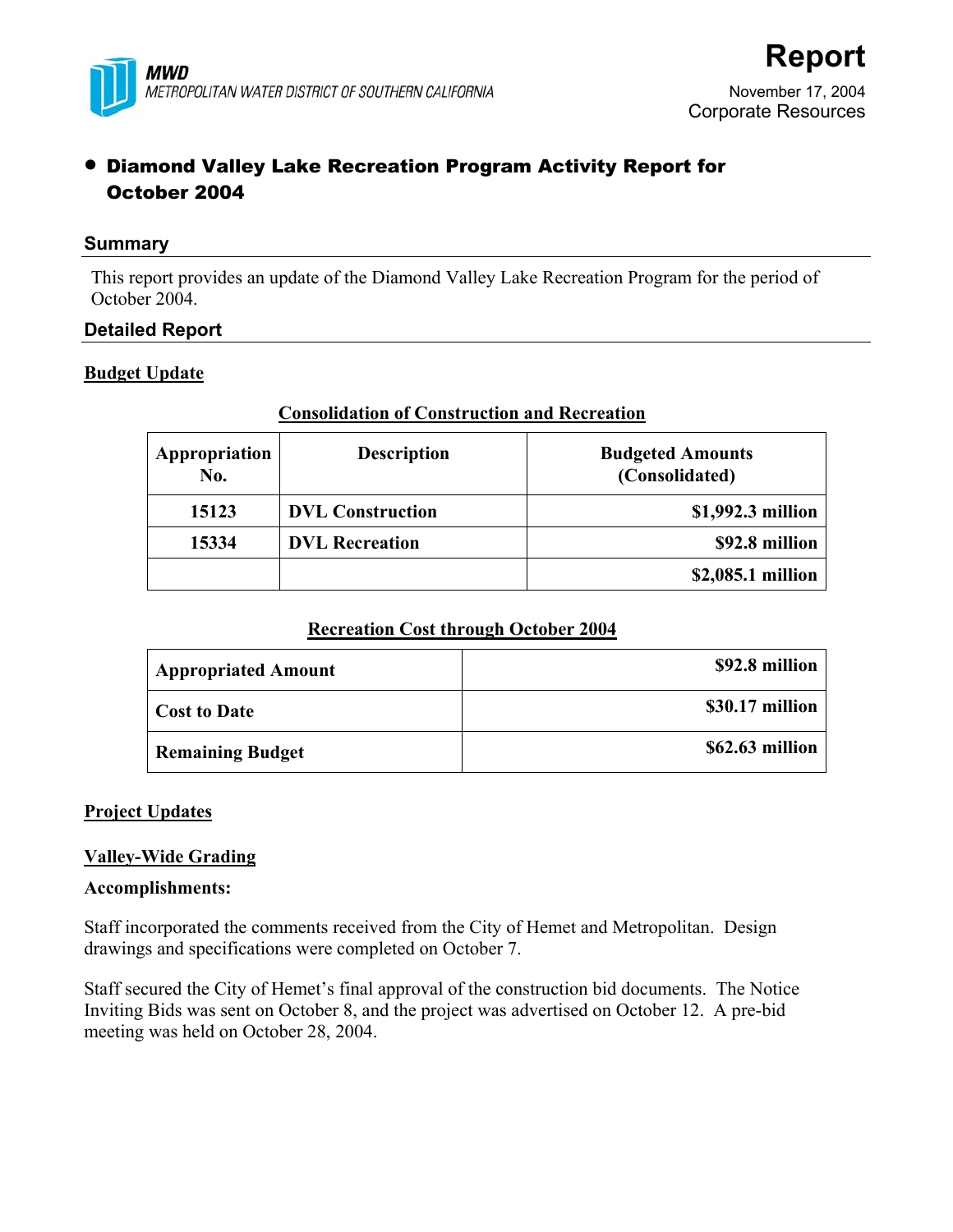Board Report (Diamond Valley Lake Recreation Program Activity Report for October 2004)

### **Short-term Objectives:**

Staff expects final approval of the Storm Water Pollution Prevention Plan (SWPPP) by the Santa Ana Regional Water Quality Control Board (SARWQCB) by November 15, 2004. Bids will be opened on November 16, 2004, and the Metropolitan Board is scheduled to review and award this contract to the successful bidder at a Special Board Meeting on November 23, 2004.

## **Lakeshore Trail**

### **Accomplishment:**

Staff met with Urban Park, Securitas Security Services, USA & Co., and the Riverside County Sheriff on the Lakeshore Trail to discuss issues related to opening the trail to the public by mid-2005.

### **Short-term Objective:**

Staff will develop a scope of work, schedules, and budget for submittal to management.

### **Diamond Valley Lake–Lake Skinner Trail**

### **Accomplishment:**

Staff located a trails professional to discuss the trail alignment, as well as amenities and costs for a hiking trail that connects Diamond Valley Lake and Lake Skinner.

## **Short-term Objective:**

Staff is scheduled to meet with a professional urban trail building consultant, Roger Bell of Bellfree Contractors, Inc., to review proposed trail alignments and further develop new trail alignments between Diamond Valley Lake and Lake Skinner.

### **East Marina Boat Ramp Extension**

### **Accomplishments:**

The contractor has completed the submittal process, mobilized heavy equipment, and completed the underwater grading portion for the pre-cast concrete panel ramp. In addition, the contractor has begun installing the crushed aggregate base modifications to the guide beam modifications and coating repair to the pre-cast concrete ramp.

## **Short-term Objectives:**

Complete 210 linear feet of cast in place concrete by late December.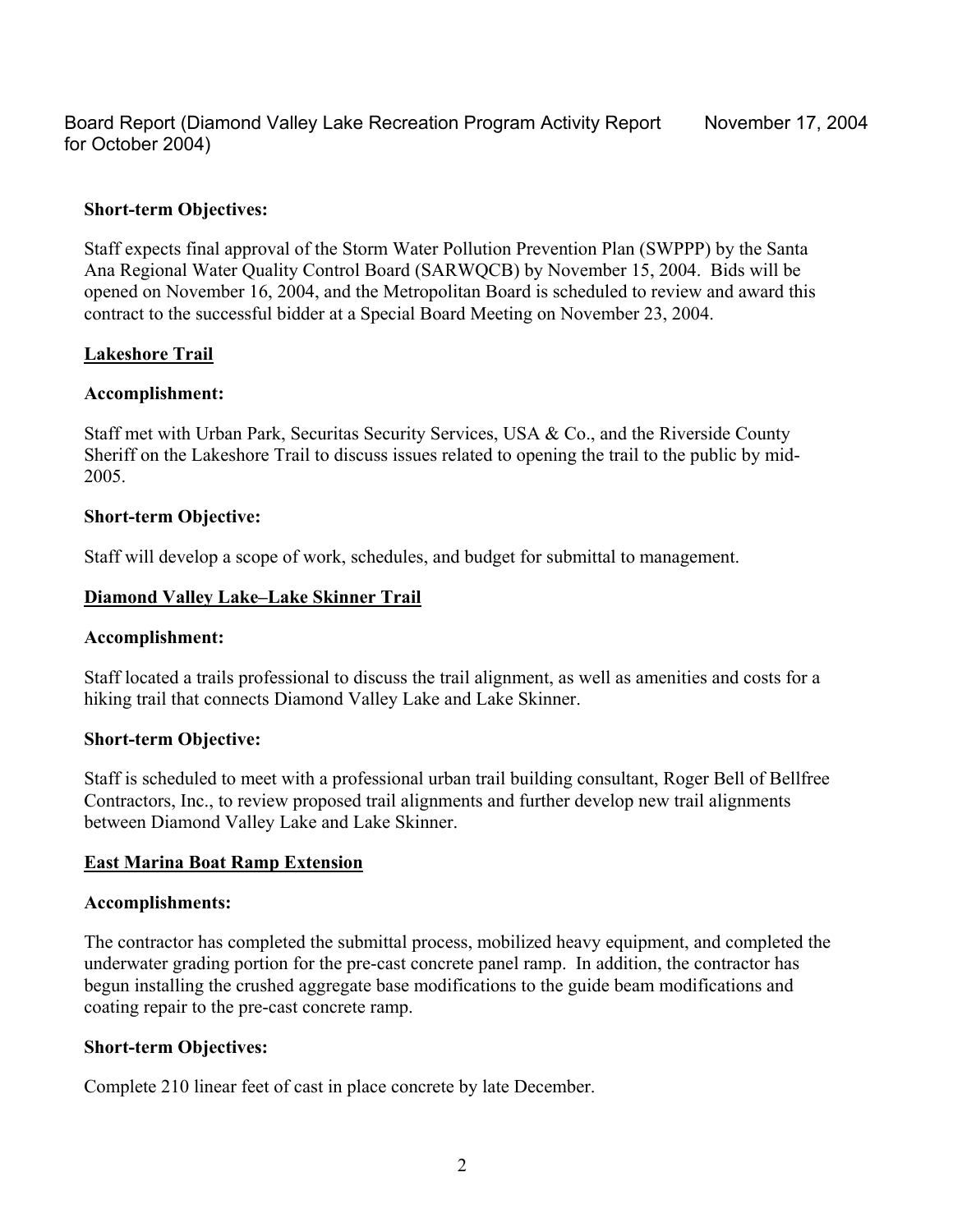Board Report (Diamond Valley Lake Recreation Program Activity Report for October 2004)



| <b>East Marina Extension of Boat Ramp</b>   |                                                           |  |
|---------------------------------------------|-----------------------------------------------------------|--|
| <b>Current Water Elevation</b>              | <b>1687</b> feet                                          |  |
| <b>Current Ramp length</b>                  | 555 feet including 172 feet of temporary concrete<br>mats |  |
| <b>Total Ramp length after construction</b> | 610 feet                                                  |  |

# **Searl Parkway Improvement, Phase I**

# **Accomplishments:**

Staff issued addendums, opened bids on October 13, 2004, and completed a draft agreement for the SunCal Companies for the proposed sewer changes per Eastern Municipal Water District (EMWD) comments/standards. Staff provided a copy of this draft agreement to SunCal for review. Staff has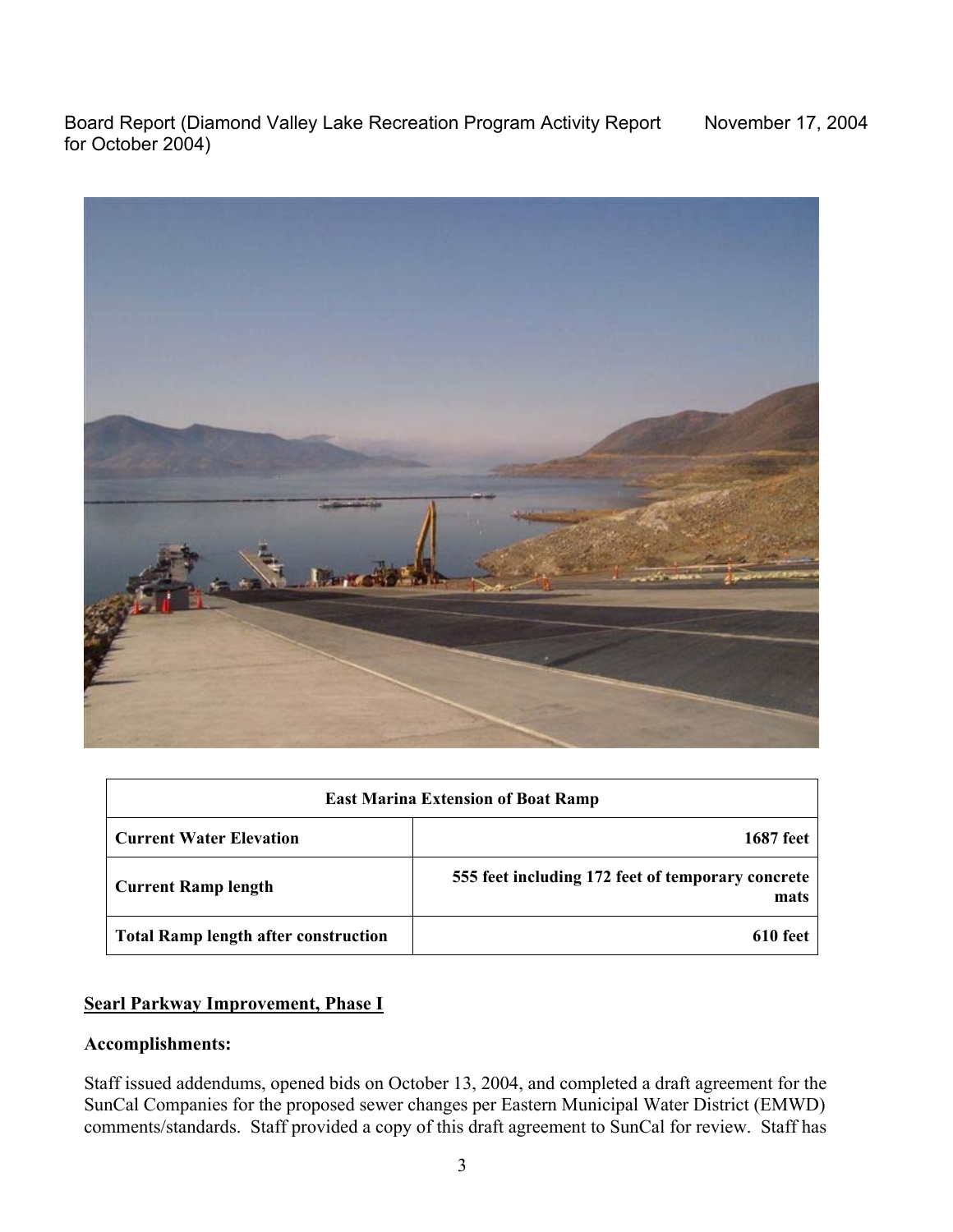completed the legal descriptions and is preparing easement documents necessary for the installation of wet and dry utilities within the contract limits. Staff received and reviewed the Utility Installation Contracts from Adelphia and EMWD. Utility Installation Contracts with The Gas Company and Verizon were executed and returned.

Staff received and incorporated the comments for the SWPPP from the SARWQCB, and resubmitted the revised SWPPP for approval. In anticipation of the November Board request, the engineer's construction cost estimate and the construction phase 1 budget were completed.

## **Short-term Objectives:**

The award of contract will go to the November Board. Staff will obtain the approved SWPPP, and the Searl Parkway Improvements Grading Permit from the City of Hemet.

Staff expects to execute Utility Installation Contracts with EMWD, SCE and Adelphia.

Easement documents will be provided to the utility agencies for review and approval. Staff will schedule a pre-construction meeting with the contractor, utility agencies, and inspectors after which the Notice to Proceed will be issued.

## **Searl Parkway Extension Street and Utility Improvements, Phase II**

### **Accomplishment:**

Staff revised the task orders.

### **Short-term Objectives:**

Staff will revise the schedule and execute the revised task orders. Staff will prepare 75 percent complete design plans and specifications, and distribute them to the Project Design Team for review.

The construction plans will be submitted to EMWD and the City of Hemet for plan check review. Staff will provide those plans to the following utility agencies: SCE, Verizon, Adelphia and the Gas Co., so each may prepare utility design drawings, schedules, and associated fee estimates.

## **East Recreation Lake**

## **Accomplishment:**

Staff prepared a draft Request for Proposals (RFP) for the lake design and a mailing list of potential respondents.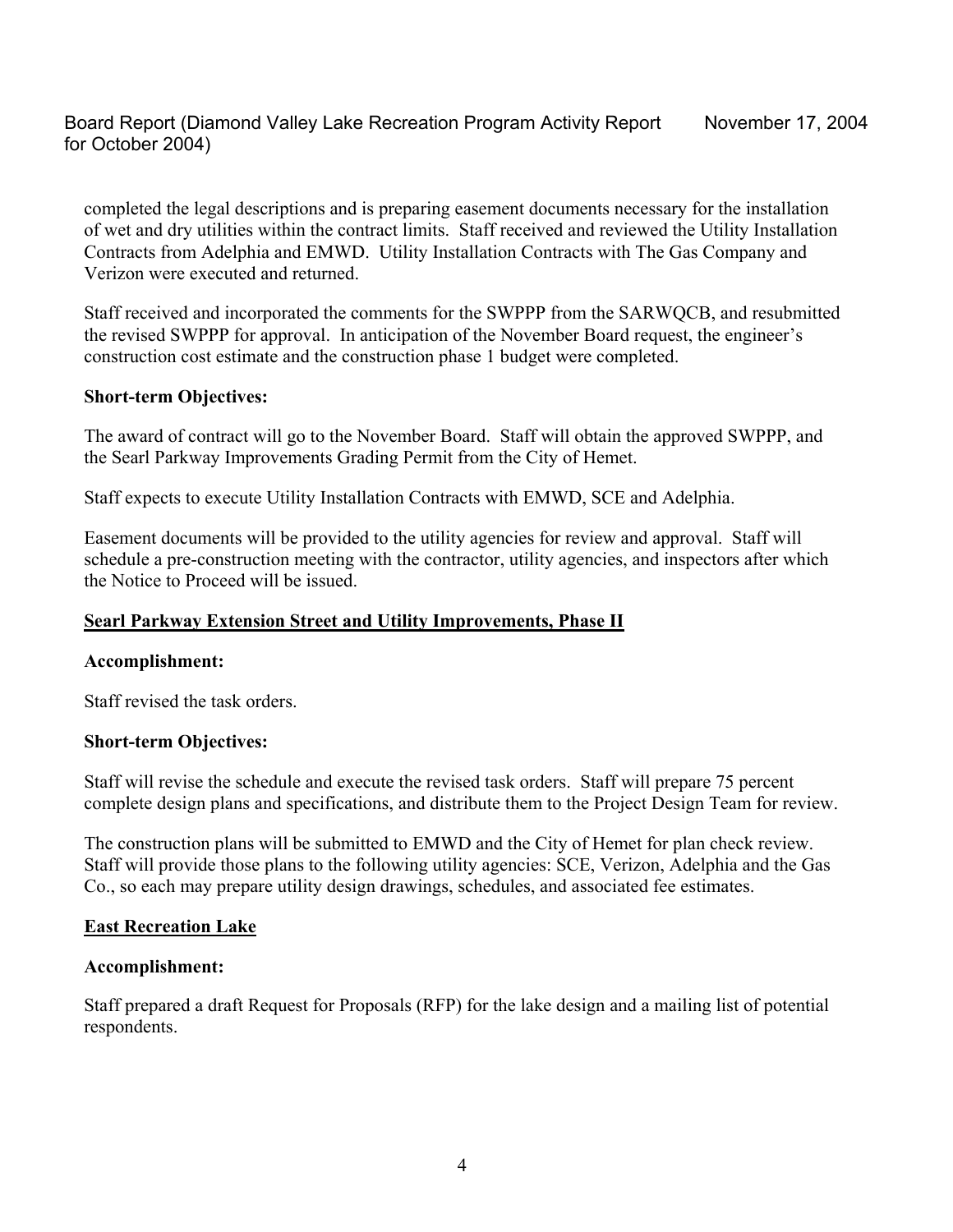Board Report (Diamond Valley Lake Recreation Program Activity Report for October 2004) November 17, 2004

# **Short-term Objective:**

The RFP will be released in November with responses due in January. Staff will bring this back to the Board to review preliminary design in early 2005.

# **Dry Storage**

# **Accomplishment:**

The dry storage proposal and map was submitted to Water Quality staff for review.

# **Short-term Objective:**

Water Quality staff will submit the proposal and map to the Department of Health Services.

# **Property Disposition**

## **Accomplishments:**

The Board of Directors approved the designation of the 11 properties as Surplus (Board Letter 9-10).

The strategy options for the "North Property" were prepared, and presented to the Board. Staff responded to the Notice of Preparation of Environmental Impact Report for State Route 79-- Winchester Road.

## **Short-term Objectives:**

Staff will complete appraisals of the 11 surplus properties, and further prepare the strategy for the "North" Property.

Staff will issue a Request for Proposal for an environmental firm to prepare environmental documentation.

## **Museum Campus**

Construction began by the two non-profit organizations on the museum campus. Additional work was necessary as a result of unseasonable rain in October, which had the highest local rainfall since 1896. The footings have been poured and the steel structure is currently being erected.